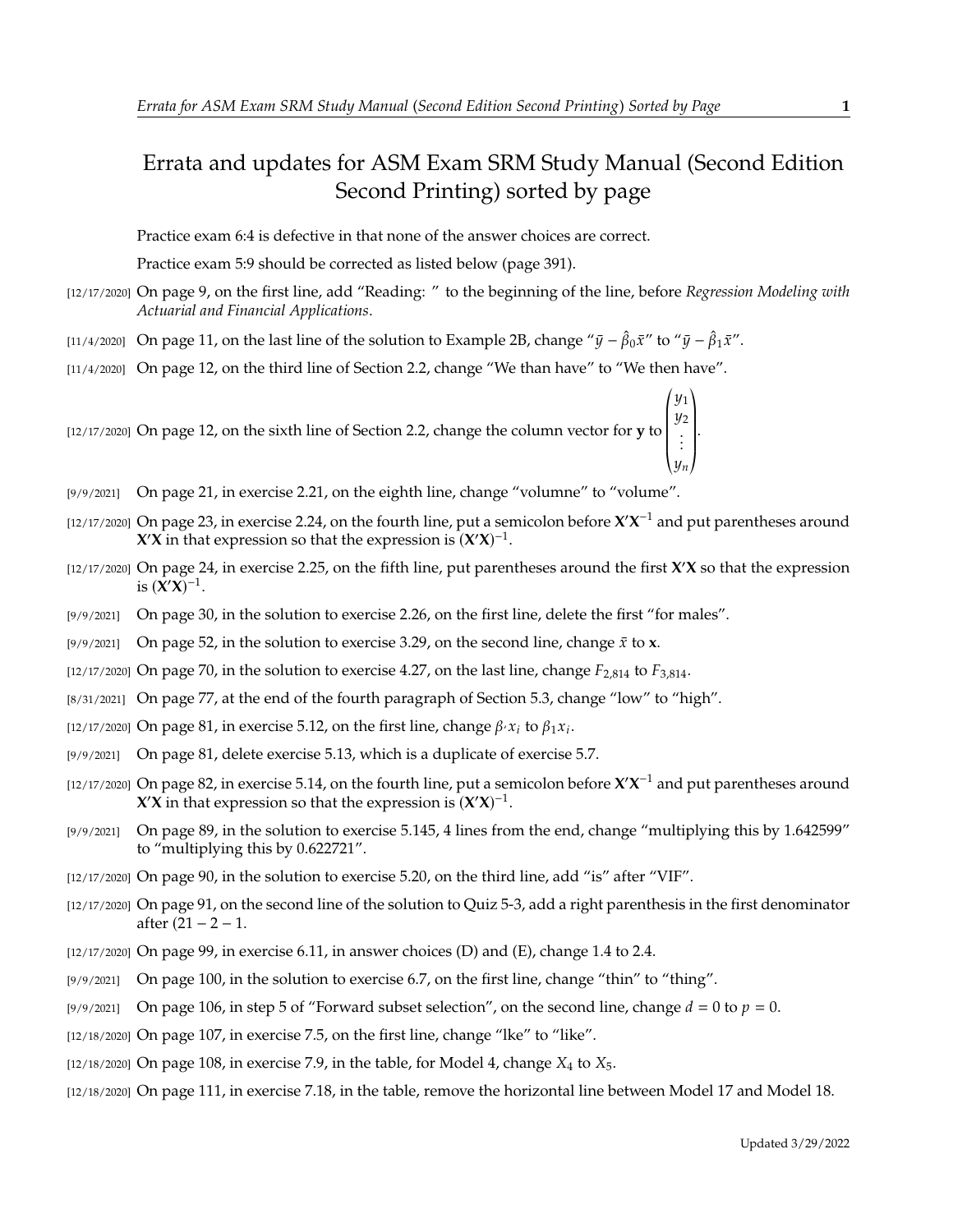[12/18/2020] On page 112, in exercise 7.20, in the table, remove the horizontal line between Model 17 and Model 18.

- [8/10/2021] On page 118, in the solution to exercise 7.27, on the last line, change  $\left(\frac{n-1}{n-m}\right)$  $\frac{n-p}{p}$ to  $\left(\frac{n-1}{n}\right)$  $\frac{n-p-1}{p-1}$  . [8/10/2021] On page 119, in the solution to exercise 7.29, on the second line, change  $\left(\frac{n-1}{n}\right)$  $\frac{n-p}{p}$ to  $\left(\frac{n-1}{n}\right)$  $\overline{n-p-1}$
- [9/9/2021] On page 138, in the solution to exercise 8.12, change the final answer to **10.43478** .
- $\text{(12/18/2020)}$  On page 139, in the solution to exercise 8.20, replace the final answer  $(\hat{\beta}_1, \hat{\beta}_2) = (0, 3)$  with  $(\hat{\beta}_1, \hat{\beta}_2) = (3, 0)$
- [9/26/2021] On page 141, the wording for prediction and confidence intervals is confusing. Make the following changes:
	- Change the paragraph containing equations (9.2) and (9.3) to The variance of the realized value of y is the variance of y<sup>\*</sup> plus the variance of the error term, which is estimated by  $s^2$ , Accordingly a  $1 - \alpha$  confidence interval for the predicted value  $v^*$  is is estimated by  $s^2$ . Accordingly, a 1 –  $\alpha$  confidence interval for the predicted value  $y^*$  is

$$
\hat{y}^* \pm t_{1-\alpha/2} s \sqrt{\frac{1}{n} + \frac{(x^* - \bar{x})^2}{\sum (x_i - \bar{x})^2}}
$$
(1)

.

and a 1 –  $\alpha$  prediction interval for the realized value of  $\gamma$  is

$$
\hat{y}^* \pm t_{1-\alpha/2} s \sqrt{1 + \frac{1}{n} + \frac{(x^* - \bar{x})^2}{\sum (x_i - \bar{x})^2}}
$$
(2)

There are  $n - 2$  degrees of freedom.

- On the first line of the next paragraph, change "prediction" to "realized value".
- [12/18/2020] On page 151, two lines below the numbered list, delete the extra period after "model".
- [9/9/2021] On page 153, 4 lines above Table 11.2, change  $b(\theta) = \theta$  to  $b(\theta) = e^{\theta}$ .
- [9/9/2021] On page 157, in Table 11.3, on line 3, change "famly" to "family".
- [9/9/2021] On page 166, in exercise 11.20, in the table, on the row for Zone 4, degrees of freedom (df) should be 0.
- [12/19/2020] On page 197, in exercise 12.39, on the second line, change  $x_j$  to  $x_i$ .
- [10/3/2021] On page 208, in the first full paragraph, on the second line, change "to make  $e^{\alpha_i}$  a gamma distribution" to "to make  $\alpha_i$  a gamma distribution". In fact  $e^{\alpha_i}$  follows a loggamma distribution "to make  $\alpha_i$  a gamma distribution". In fact,  $e^{\alpha_i}$  follows a loggamma distribution.
- [9/9/2021] On page 227, in exercise 14.9, on the first line, change "varialbes" to "variables". On the second line, change  $mu_i$  to  $\mu_i$ .
- [9/9/2021] On page 227, in exercise 14.10, on the first line, change  $x_1$ , cdots,  $x_5$  to  $x_1$ ,  $\cdots$ ,  $x_5$ .
- [9/9/2021] On page 253, in the solution to exercise 15.10, on the first line, change "so in Model I  $Y = P$ " to "so in Model I  $Y = U$ . On the last line, change "one N" to "two Ns".
- [9/9/2021] On page 254, in the solution to exercise 15.14, the signs of the  $\varepsilon_i$  in the table should be reversed; they should also be reversed in the two fractions two and five lines below the table. Thus the table and should also be reversed in the two fractions two and five lines below the table. Thus the table and the following lines should read: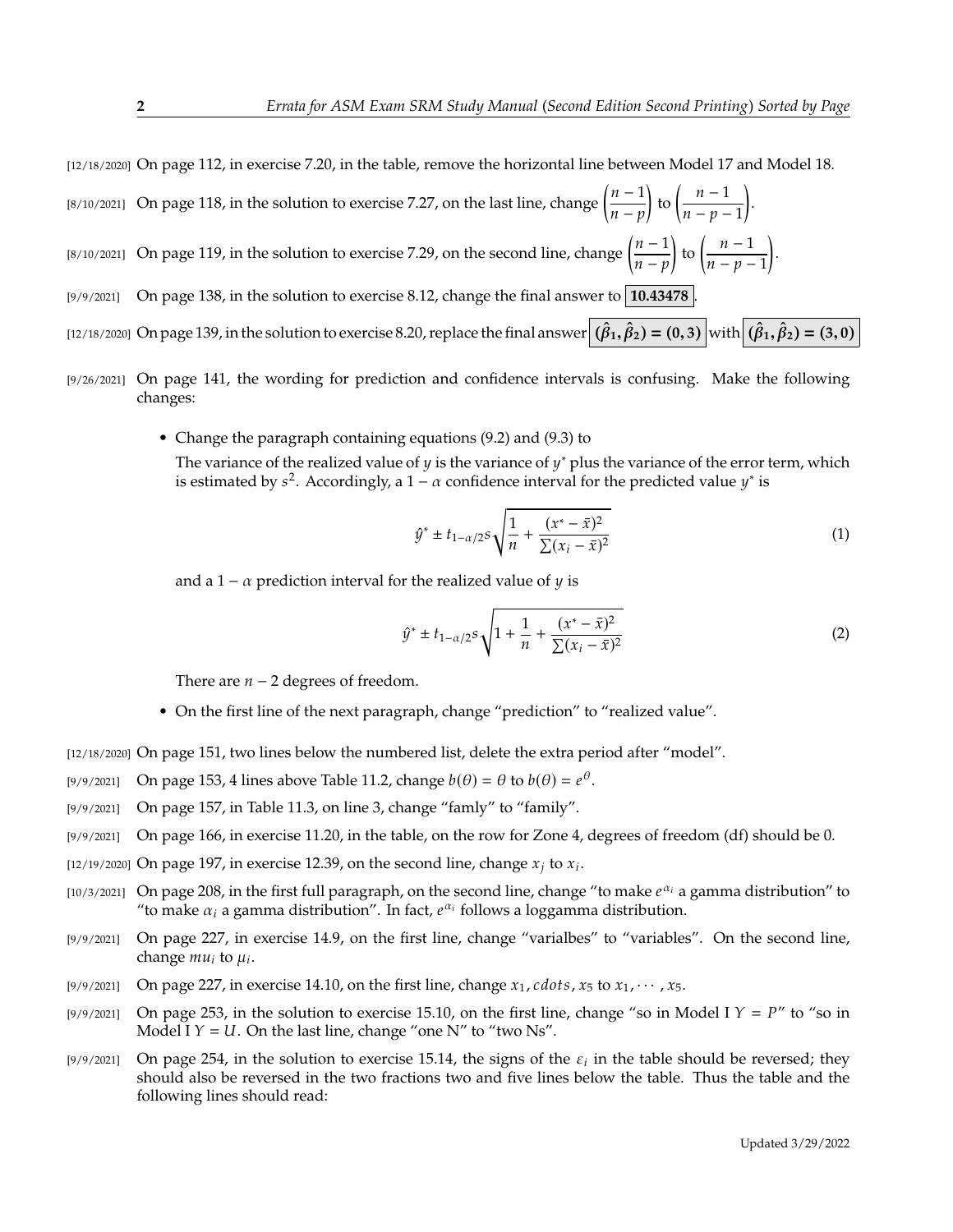| $X_i$ in<br>training set | <b>Nearest</b><br>two points | Fitted value             | $Y_i$ | $\varepsilon_i$ |
|--------------------------|------------------------------|--------------------------|-------|-----------------|
| 4                        | 4,12                         | $\frac{3+15}{2} = 9$     | 3     | -6              |
| 7                        | 4,12                         | $\frac{3+15}{2} = 9$     | 8     | $-1$            |
| 12                       | 12,14                        | $\frac{15+22}{2} = 18.5$ | 15    | $-3.5$          |
| 14                       | 14,15                        | $\frac{22+30}{2}$ = 26   | 22    | $-4$            |
| 15                       | 14,15                        | $\frac{22+30}{2}$ = 26   | 30    | 4               |
| 21                       | 15,22                        | $\frac{30+53}{2}$ = 41.5 | 40    | $-1.5$          |
| 22                       | 15,22                        | $\frac{30+53}{2}$ = 41.5 | 53    | 11.5            |

The MSE on the training data is

$$
\frac{(-6)^2 + (-3.5)^2 + (-4)^2 + 4^2 + 11.5^2}{5} = \boxed{42.5}
$$

We divide by 5 since no parameters are estimated.

The MSE on the test data is

$$
\frac{(-1)^2 + (-1.5)^2}{2} = \boxed{1.625}
$$

[9/9/2021] On page 261, in formula (16.5), a 2 is missing from the numerator. The formula is

Residual mean deviance = 
$$
-\frac{2\sum_{m}\sum_{k}n_{mk}\ln\hat{p}_{mk}}{n-|T|}
$$

[11/5/2020] On page 264, in exercise 16.4, in the last three split choices, replace  $X_1$  with  $X_2$ , so that they read:

\nIII 
$$
R_1(2, 0) = \{X \mid X_2 < 0\}
$$
 and  $R_2(2, 0) = \{X \mid X_2 \geq 0\}$ \n

\n\nIV  $R_1(2, 1) = \{X \mid X_2 < 1\}$  and  $R_2(2, 1) = \{X \mid X_2 \geq 1\}$ \n

\n\nV  $R_1(2, 2) = \{X \mid X_2 < 2\}$  and  $R_2(2, 2) = \{X \mid X_2 \geq 2\}$ \n

[11/6/2020] On page 271, in exercise 16.18, on the second line, change  $\lambda = 2$  to  $\lambda = 0.2$ .

[3/29/2022] On page 274, in the solution to exercise 16.5, replace the last 5 lines of the solution with Pruning S leaves 4 terminal nodes, for a cost of  $251 + 11 + 20 + 58 + 4(9) = 376$ . Pruning T leaves 3 terminal nodes, for a cost of  $209 + 82 + 81 + 3(9) = 399$ Pruning X leaves 4 terminal nodes for a cost of  $82 + 81 + 11 + 86 + 4(9) = 296$ . Pruning both S and X leaves 3 terminal nodes for a cost of  $251 + 11 + 86 + 3(9) = 375$ . **(D)**

- [12/26/2020] On page 283, in exercise 17.1 statement I, on the left side, change  $\phi_{ji}$  to  $\phi_{j1}$ .
- [8/24/2021] On page 285, exercise 17.6, while the exercise can be worked out, the second and third bullets are false. The first principal component loading for  $X_1$  is  $1/\sqrt{2}$ , and the first principal component loading for  $X_2$  is negative negative.

[12/19/2020] On page 291, in exercise 17.14, on the seventh line, change  $\sum_{i=1}^{500}$  x  $\sum_{i=1}^{2}$  = 750 to  $\sum_{i=1}^{500} z$  $2^2 = 750.$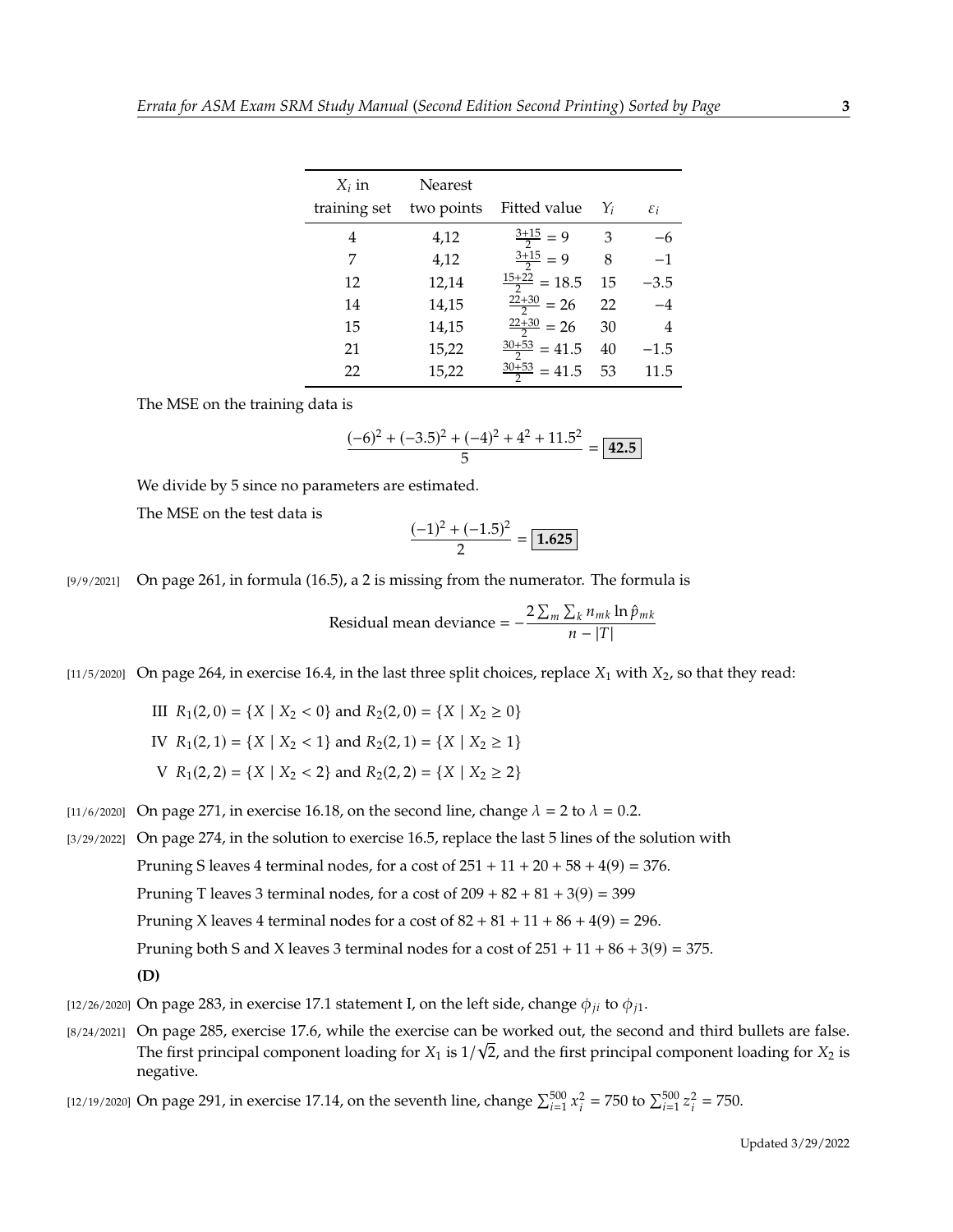[12/20/2020] On page 293, in the solution to exercise 17.11, replace the second paragraph with

Abigael has a negative score from the first component. But we cannot tell whether that is because she purchases more food than the average customer or because she purchases less clothes, linen, ana appliances than the average customer. We cannot conclude II.

Change the answer key to **(E)**

[4/27/2021] On page 293, in the solution to exercise 17.12, replace II with

When a variable is scaled, it is divided by its standard deviation to make the variance 1. Since the first principal component has maximal variance, it will put lower loading on variables with lower variance. The higher the variance of the original variable, the greater the reduction in loading.

Comparing the unscaled and scaled biplots, we see that X3's loading on the first principal component was significantly decreased whereas the loadings of the other variables on the first principal component were increased. We conclude that X3 has the highest variance.  $\checkmark$ 

- [9/9/2021] On page 297, in the sidebar, 2–3 lines below the displayed equation, switch *i* and *i*<sup>\*</sup>: "once for each *i* (for the first summand) or for each *i*<sup>\*</sup> (for the second summand)" the first summand) or for each  $i^*$  (for the second summand)".
- [12/20/2020] On page 318, on the fourth line of Section 19.6, change "(excess of forecast over actual)  $e_t = \hat{y}_t y_t$ " to "(excess of actual over forecast)  $e_t = y_t - \hat{y}_t$ ".
- [12/20/2020] On page 323, in exercise 19.12 III, change "parameter 0" to "parameter  $\mu_C = 0$ ".
- [8/25/2021] On page 328, change the second line of the solution to exercise 19.22 to

$$
\frac{100}{4} \left( \frac{-1}{2} + \frac{-2}{1} + \frac{3}{6} + \frac{1}{4} \right) = \boxed{-43.75}
$$

[9/9/2021] On page 329, 4 lines from the bottom of the page, the error should be  $y_i - \hat{y}_i$ , reversing the signs of the errors. Thus the last 4 lines on the page should read errors. Thus the last 4 lines on the page should read

$$
\varepsilon_t = y_t - \hat{y}_t = y_t - (78.75 - 0.75y_{t-1})
$$

We cannot calculate  $\hat{y}_1$ , so we can't calculate the first error. The other errors are  $-2.5$ ,  $-0.5$ , 0.25,  $-2.75$ , and <sup>−</sup>2.25. The mean error is <sup>−</sup>1.55. The variance of the error is

$$
\frac{1}{6-3}\left(\left(-2.5 - \left(-1.55\right)\right)^2 + \left(-0.5 - \left(-1.55\right)\right)^2 + \left(0.25 - \left(-1.55\right)\right)^2 + \left(-2.75 - \left(-1.55\right)\right)^2 + \left(-2.25 - \left(-1.55\right)\right)^2\right)
$$
\n
$$
= 2.391667
$$

- [10/11/2021] On page 337, 3 lines above Section 21.2, change  $\hat{y}_{T+1} = \hat{y}_T$  to  $\hat{y}_{T+1} = \hat{s}_T$ .
- [12/20/2020] On page 339, on the ninth line under "Seasonal exponential smoothing", change  $\sum_{j=1}^{5B} S_t$  to  $\sum_{t=1}^{5B} S_t$ .
- [12/20/2020] On page 343, in exercise 21.11, change the *n* subscripts in  $y_n$ ,  $b_{0,n-1}$ , and  $b_{1,n-1}$  to T.
- [12/20/2020] On page 343, in exercise 21.15(ii), change  $Var(w)$  to  $w$ .
- [12/20/2020] On page 345, in the solution to exercise 21.11, change the *n* subscripts in  $b_{0,n}$  and  $b_{1,n}$  to T.
- [12/20/2020] On page 346, in the solution to exercise 21.15, change  $Var(w)$  to  $w$ .
- [9/9/2021] On page 350, in question 4, the answer choices should be values, not ranges. Replace the answer choices with